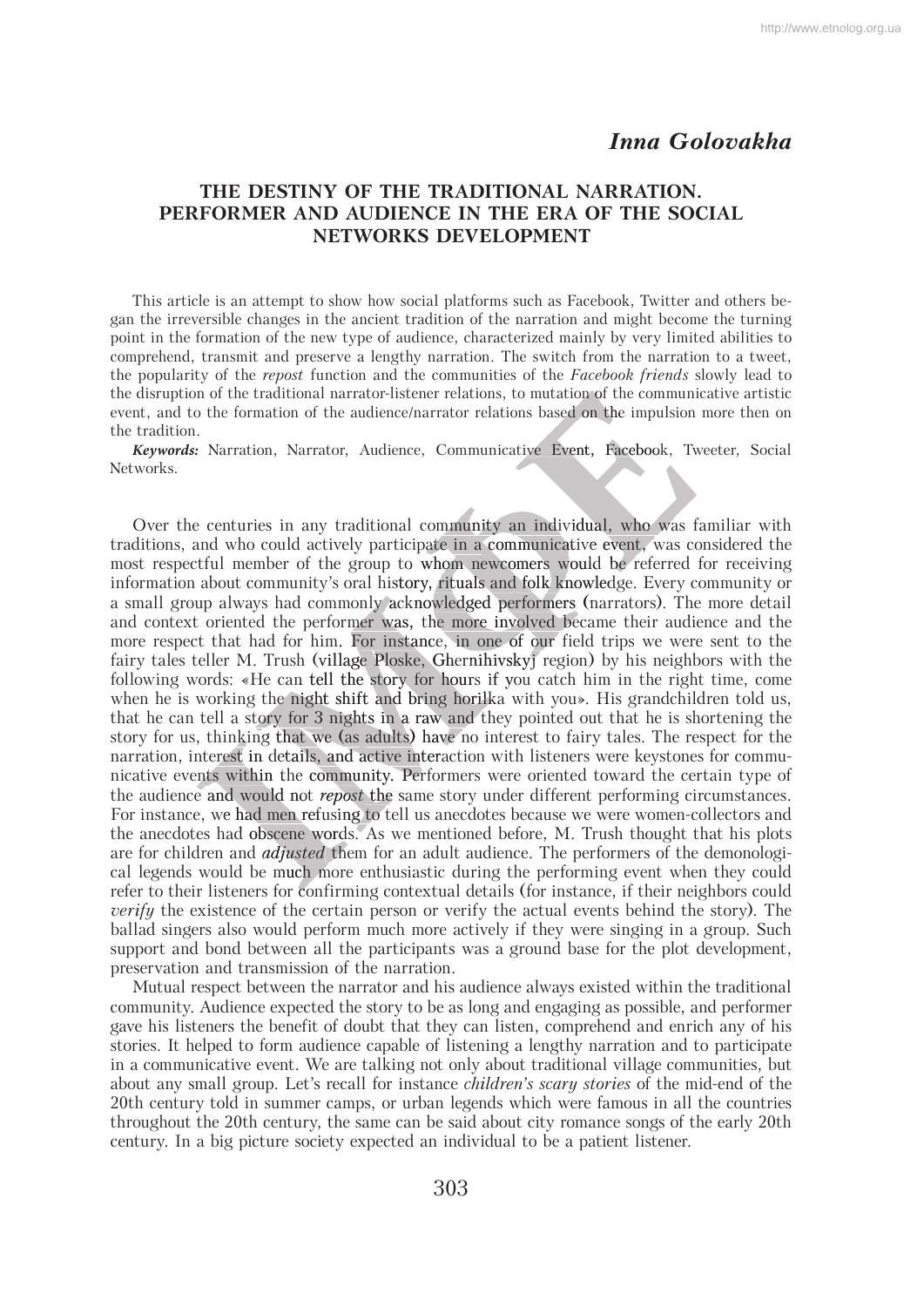Through the centuries no technology or innovations ruined the narrative tradition. Printed materials, radio, TV and Internet texts were naturally incorporated by the communities into oral tradition. If anything Internet sources enriched not only the narratives but also increased the modes of communication. Such genres as rumors, conspiracies, anecdotes found a new mode of transmission as internet became more accessible. In some countries officials incorporate traditional beliefs into media sources to reach out to the population. For instance in Ghana government tries to prevent witch hunting through the posts in the papers: «She is a human even if she is a witch», warning citizens against harming witches. Papers, Internet and TV were used as an advertisement sources to popularize traditional knowledge. Alan Dundes has pointed out, the wide spread of literary sources, far from harming folklore, has a beneficial impact because it speeds up the process of oral transmission and widens the objects of folk narration [3, p. 17]. In Ukraine various sorcerers, white witches, fortune tellers, folk healers actively use newspapers, TV and Internet sites to advertise their *business*. Even today among the most educated and technically minded Ukrainian urbanites, ancient beliefs in witchcraft, house demons, dead souls, sorceresses, and their influence on human life, is unbelievably strong. We often use superstitions and demonological beliefs as a guide for ev eryday behavior in life-altering situations. An example of this is the highly popular *death* / *funeral related* rituals and superstitions in contemporary Ukraine. Death, which leads to the unknown, is surrounded by ancient folk rites and rituals even in modern society. Some of these traditions are unique, while others are amazingly similar across many cultures. Modern Ukrainians preserve the *connection* between the world of the living and the world of the dead through these traditions and rituals. The tradition includes, for instance, mirrors covered with cloth, placing money and written messages as funeral goods in the coffin, and extra plates and glasses at the table for the dead soul, also eating at (and leaving food by) the grave. This tradition as a matter of fact is widely spread in many cultures around the world including latin American and African countries. Many of the plots we recorded during the field work were about a dead relative or neighbor appearing in a dream to request a favor. The most interesting texts we collected in Ploske are stories about a dead mother's return. This plot is well known in Slavic demonology, and was recorded by many nineteenth-century Ukrainian folklorists, despite their prevailing distaste for demonological materials. The following texts were recalled by the informants during conversations about folk demonology. They deserve were special attention because they have a university education and enthusiastically performed the traditional plot as an event from real life. The first text was told by Olga Yarosh, a high school teacher, in May 2002: May atter of fact is widely spread in many cultures around the v<br>nnd African countries. Many of the plots we recorded during<br>ad relative or neighbor appearing in a dream to request a fa<br>we collected in Ploske are stories about t folk rites and rituals even<br>thers are amazingly similar ac<br>between the world of the livir<br>The tradition includes, for ins<br>messages as funeral goods in<br>soul, also eating at (and leav<br>lely spread in many cultures<br>les. Many aded Ukrainian urbanites<br>
E<sub>R</sub>, and their influence or<br>
I demonological beliefs as<br>
sple of this is the highly<br>
prary Ukraine. Death, wh<br>
rituals even in modern s<br>
gly similar across many c<br>
Id of the living and the w<br>
clu

«One girl told me a long time ago (she is not from our village), that after her mother died (she was twelve at the time) she kept coming back every night at twelve. She was coming and coming night after night. It got to the point where she said, "I am afraid." So, an old woman told her: take an old cloth (when it turns twelve), take water and an old cloth and wash the floor (not from the door into the house but from the center of the house toward the door). You have to begin to wash the floor as the mother comes. Wash it backwards. The girl did it. And the mother said: "That's it. I will not come any more." And she never came again. That is the story» [1, р. 248–249]. al plot as an event f<br>
acher, in May 2002:<br>
girl told me a long t<br>
twelve at the time) s<br>
iight after night. It g<br>
take an old cloth (w<br>
ot from the door into<br>
to begin to wash the ago (she is not from our village), that after her mother died<br>ept coming back every night at twelve. She was coming and

The next narrative was given by Valentina Yerko, another school teacher, in the summer or 1994:

«One girl's mother died. She died and the girl was left all alone. She was very sad, almost sick, and all the time was crying after her mother. All the old women kept telling her that mother feels bad: don't cry, because something bad will happen to you. But she was crying. And one day her mother came to her. The girl was very pleased to see her mother. She was not afraid of the dead mother, she was talking to her, told her about her problems, happy days. But then ... the girl began wasting away. She was getting pale in her face, got ill a lot, nervous; but the mother kept coming. And then she told  $- I$  do not remember to whom  $-$  but she told them. They said, "It is not the mother coming to you, it is a devil come looking like your mother. You should not talk to her. Because the dead should be dead, lie in their place and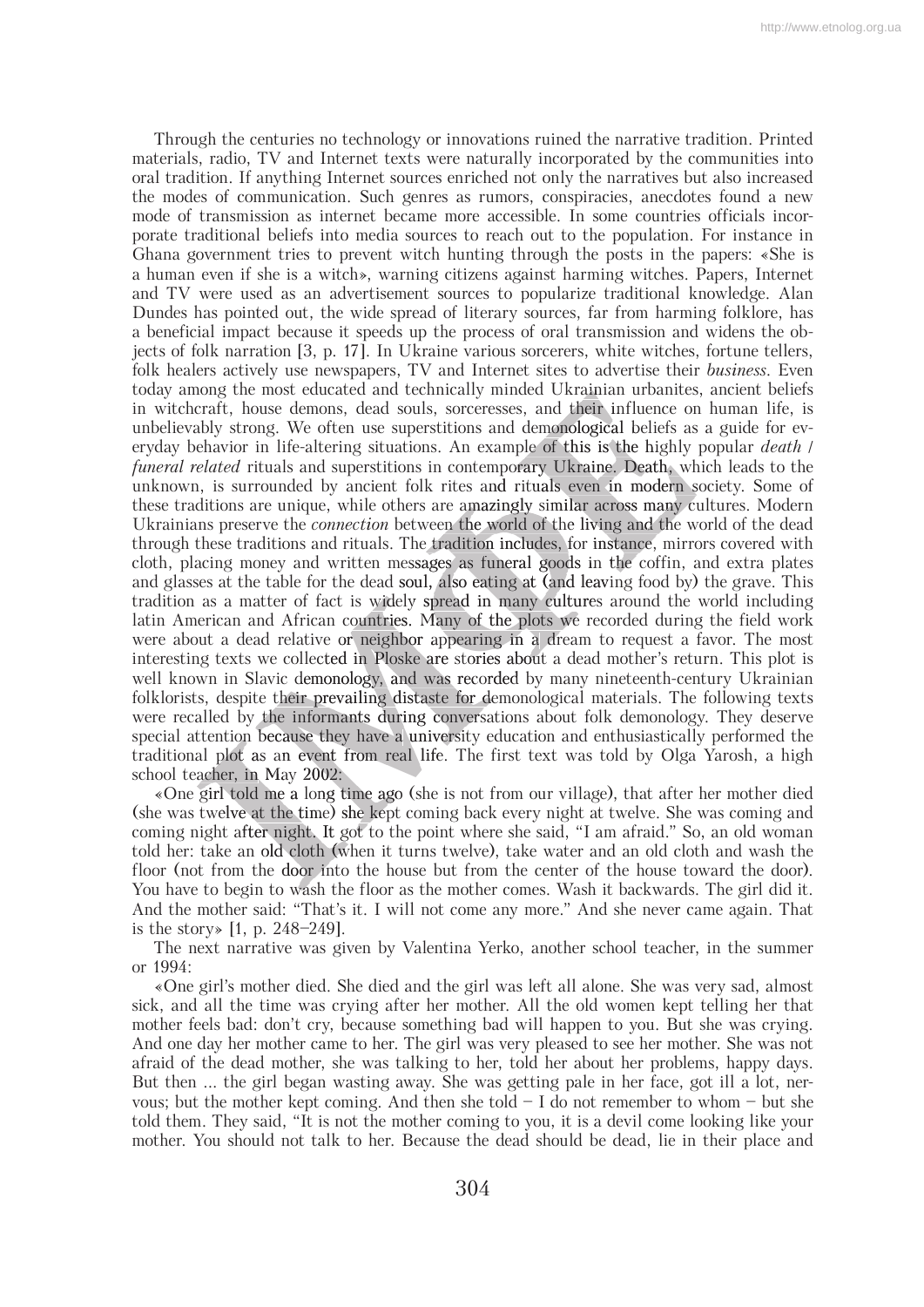not come to the living. She is going to suck the life out of you". "What should I do?" the girl asked. She was frightened. "I know," someone said, "when the time comes and your mother appears, you have to wash the floor. You have to start at the moment when she appears. Wash from the door to the table." The daughter did it. As the right time came, she began to wash the floor. The mother appeared, just stopped at the door and asked with horror: "What are you doing?" The daughter said: "I am washing the floor". "But it means you are washing my steps away". And the mother disappeared, and never came back again. The girl got better. I heard this story being told» [1, р. 249–250].

Those texts were recorded from the school teachers, traditionally most educated members of the village communities. It is worth mentioning that during the 20th century communities the most respectful members pf the community were those, who read a lot or had higher education, and the most respectful references were published sources (we had experiences when villagers would refer us to newspapers or Bible for better understanding of oral tradition). Tradition of narration found its way to survive and to actively function in 19th, 20th, and first decade of the 21st century. Triphon Stefanovskiys (priest of the village Ploske, the end of the 20th Cen-Cen tury) in his book about Ploske remarked that darkness of villagers, their primitive cause-result philosophy, superstitious mentality, believes in witches and fear of superhuman forces might disappear with the literacy [2, р. 69]. But if we look at our fellow contemporary person in urban or rural communities we will see that our level of *cause-result philosophy and supersti- supersti tious mentality* is as high as a century ago. Some demonological narratives allow not merely to hear the story but also to sense the presence of house demons (who have hairy hands and speak in heavy whispers), to converse with dead souls, or to touch a witch's tail. All senses are narration round its way to survive and to actively runction in 19th, 20th, and first decade of the 21st century. Triphon Stefanovskiys (priest of the village Ploske, the end of the 20th Century) in his book about Ploske re from Motrya Perepechai in 1994. The performer is recalling her experience with the *domovyk*: e that our level of *cause-result*<br> *r* ago. Some demonological na<br>
presence of house demons (w<br>
with dead souls, or to touch a v<br>
monological legends. Here is a<br>
performer is recalling her expe<br>
yap. I am thinking, "I tho

«I am lying down. Tyap-lyap, tyap-lyap. I am thinking, "I thought I locked the door? Maybe someone snuck in during the day and I did not notice." It touched my hand with his very hard hands and I know, I know that I have to ask him. He touched me – tsap, tsap, first one hand, then the other (when I go to bed, I put my hands in a special way, so that they would rest). His hands were hard. I got so scared that I don't remember how I asked, "Did you come with bad news?" "With bad," he answered. Two weeks later my husband left. So. You see, with bad news. And the house demon touched my hands. It's true. It was very scary» [1, р. 145]. n. Tyap-lyap, tyap-lyap. I am thin<br>n during the day and I did not n<br>now, I know that I have to ask h<br>r (when I go to bed, I put my ha<br>re hard. I got so scared that I dor<br>Vith bad," he answered. Two week<br>house demon touched

At times it can be hard to tell: does traditional knowledge influences mass media sources, At times it can be nard to teri, those traditional knowledge influences mass ineura solities, or media become one of the most influential channels for the transmission of oral tradition in modern times? The only thing we c modern times? The only thing we can say with the certainty, is that both the oral transmis sion and written sources often serving the same purpose: to prolong and intensify the life of traditional knowledge. In Ukraine by the 1970th most villagers got access to the Television, even the poorest family had a TV in their houses and it effected communicative process dramatically, but once again it enriched it not diminished. Television had a much greater influ ence on a spiritual life in a traditional community then published materials. For instance, when in 1994 Brazilian soap operas became popular it was impossible to get any interview with the performers until the show was over, the names of cats and cows got Lain American flavor and even harvest was neglected). We only mentioned the influence of TV to point out that for some unexplainable reason literacy was much bigger concern for folklorists than other progresses made by civilization.

Literacy and popularity of the published production and the influence it had on oral prosaic tradition was a big topic for the folklorists through out the 20th Century. Scholars always loved to talk about the death of the tradition. Actually they have been talking about it since the end of the 19th Century, which means that folklorists talked about it practically from the moment they started to do the field work. But this fear of the death of the tradition was never justifiable. Folklorists always hear a myth about old times, good performers who could sing, dance or new tales like nobody those days and they continue this myth by referring to old times ignoring the material evidence of alive tradition – their own collections of songs, rituals, legends, and tales. If we look at this problem in diachronic aspect we will see that exactly same comments